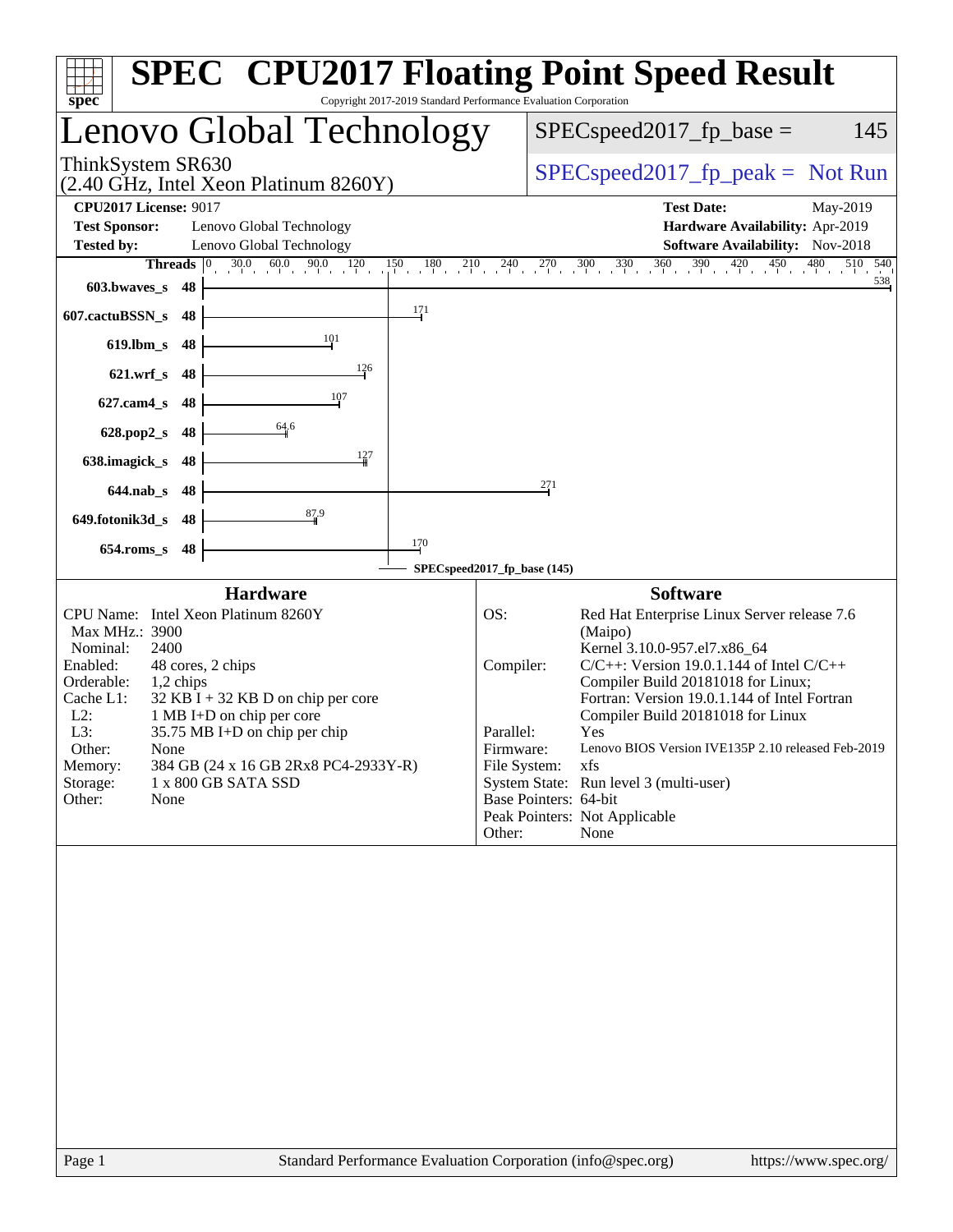

#### **[SPEC CPU2017 Floating Point Speed Result](http://www.spec.org/auto/cpu2017/Docs/result-fields.html#SPECCPU2017FloatingPointSpeedResult)** Copyright 2017-2019 Standard Performance Evaluation Corporation

# Lenovo Global Technology

(2.40 GHz, Intel Xeon Platinum 8260Y)

ThinkSystem SR630<br>  $SPEC speed2017<sub>rfp</sub> peak = Not Run$ 

 $SPEC speed2017<sub>fp</sub> base = 145$ 

**[Test Sponsor:](http://www.spec.org/auto/cpu2017/Docs/result-fields.html#TestSponsor)** Lenovo Global Technology **[Hardware Availability:](http://www.spec.org/auto/cpu2017/Docs/result-fields.html#HardwareAvailability)** Apr-2019 **[Tested by:](http://www.spec.org/auto/cpu2017/Docs/result-fields.html#Testedby)** Lenovo Global Technology **[Software Availability:](http://www.spec.org/auto/cpu2017/Docs/result-fields.html#SoftwareAvailability)** Nov-2018

**[CPU2017 License:](http://www.spec.org/auto/cpu2017/Docs/result-fields.html#CPU2017License)** 9017 **[Test Date:](http://www.spec.org/auto/cpu2017/Docs/result-fields.html#TestDate)** May-2019

### **[Results Table](http://www.spec.org/auto/cpu2017/Docs/result-fields.html#ResultsTable)**

|                                   | <b>Base</b>                                  |                |       |                | <b>Peak</b> |                |            |                |                |              |                |              |                |              |
|-----------------------------------|----------------------------------------------|----------------|-------|----------------|-------------|----------------|------------|----------------|----------------|--------------|----------------|--------------|----------------|--------------|
| <b>Benchmark</b>                  | <b>Threads</b>                               | <b>Seconds</b> | Ratio | <b>Seconds</b> | Ratio       | <b>Seconds</b> | Ratio      | <b>Threads</b> | <b>Seconds</b> | <b>Ratio</b> | <b>Seconds</b> | <b>Ratio</b> | <b>Seconds</b> | <b>Ratio</b> |
| $603.bwaves$ s                    | 48                                           | 110            | 538   | 110            | 538         | 110            | 538        |                |                |              |                |              |                |              |
| 607.cactuBSSN s                   | 48                                           | 97.4           | 171   | 97.7           | 171         | 97.8           | 171        |                |                |              |                |              |                |              |
| $619.$ lbm_s                      | 48                                           | 51.9           | 101   | 52.1           | <b>101</b>  | 52.2           | 100        |                |                |              |                |              |                |              |
| $621.wrf$ s                       | 48                                           | 105            | 126   | 105            | 126         | 105            | 127        |                |                |              |                |              |                |              |
| $627$ .cam $4 \text{ s}$          | 48                                           | 83.4           | 106   | 83.1           | 107         | 83.2           | <b>107</b> |                |                |              |                |              |                |              |
| $628.pop2_s$                      | 48                                           | 181            | 65.5  | 184            | 64.6        | 184            | 64.6       |                |                |              |                |              |                |              |
| 638.imagick_s                     | 48                                           | 113            | 128   | 115            | 125         | 114            | 127        |                |                |              |                |              |                |              |
| $644$ .nab s                      | 48                                           | 64.6           | 270   | 64.5           | <u>271</u>  | 64.5           | 271        |                |                |              |                |              |                |              |
| 649.fotonik3d s                   | 48                                           | 104            | 87.9  | 105            | 86.6        | 103            | 88.8       |                |                |              |                |              |                |              |
| $654$ .roms_s                     | 48                                           | 92.8           | 170   | 92.7           | <b>170</b>  | 92.5           | 170        |                |                |              |                |              |                |              |
| $SPEC speed2017$ fp base =<br>145 |                                              |                |       |                |             |                |            |                |                |              |                |              |                |              |
|                                   | $SPECspeed2017_fp\_peak =$<br><b>Not Run</b> |                |       |                |             |                |            |                |                |              |                |              |                |              |

Results appear in the [order in which they were run.](http://www.spec.org/auto/cpu2017/Docs/result-fields.html#RunOrder) Bold underlined text [indicates a median measurement](http://www.spec.org/auto/cpu2017/Docs/result-fields.html#Median).

#### **[Operating System Notes](http://www.spec.org/auto/cpu2017/Docs/result-fields.html#OperatingSystemNotes)**

Stack size set to unlimited using "ulimit -s unlimited"

### **[General Notes](http://www.spec.org/auto/cpu2017/Docs/result-fields.html#GeneralNotes)**

Environment variables set by runcpu before the start of the run: KMP\_AFFINITY = "granularity=fine,compact" LD\_LIBRARY\_PATH = "/home/cpu2017-1.0.5-ic19.0u1/lib/intel64" OMP\_STACKSIZE = "192M"

 Binaries compiled on a system with 1x Intel Core i9-7900X CPU + 32GB RAM memory using Redhat Enterprise Linux 7.5 Transparent Huge Pages enabled by default Prior to runcpu invocation Filesystem page cache synced and cleared with: sync; echo 3> /proc/sys/vm/drop\_caches NA: The test sponsor attests, as of date of publication, that CVE-2017-5754 (Meltdown) is mitigated in the system as tested and documented. Yes: The test sponsor attests, as of date of publication, that CVE-2017-5753 (Spectre variant 1) is mitigated in the system as tested and documented. Yes: The test sponsor attests, as of date of publication, that CVE-2017-5715 (Spectre variant 2) is mitigated in the system as tested and documented. Yes: The test sponsor attests, as of date of publication, that CVE-2018-3640 (Spectre variant 3a) is mitigated in the system as tested and documented. Yes: The test sponsor attests, as of date of publication, that CVE-2018-3639 (Spectre variant 4) is mitigated in the system as tested and documented.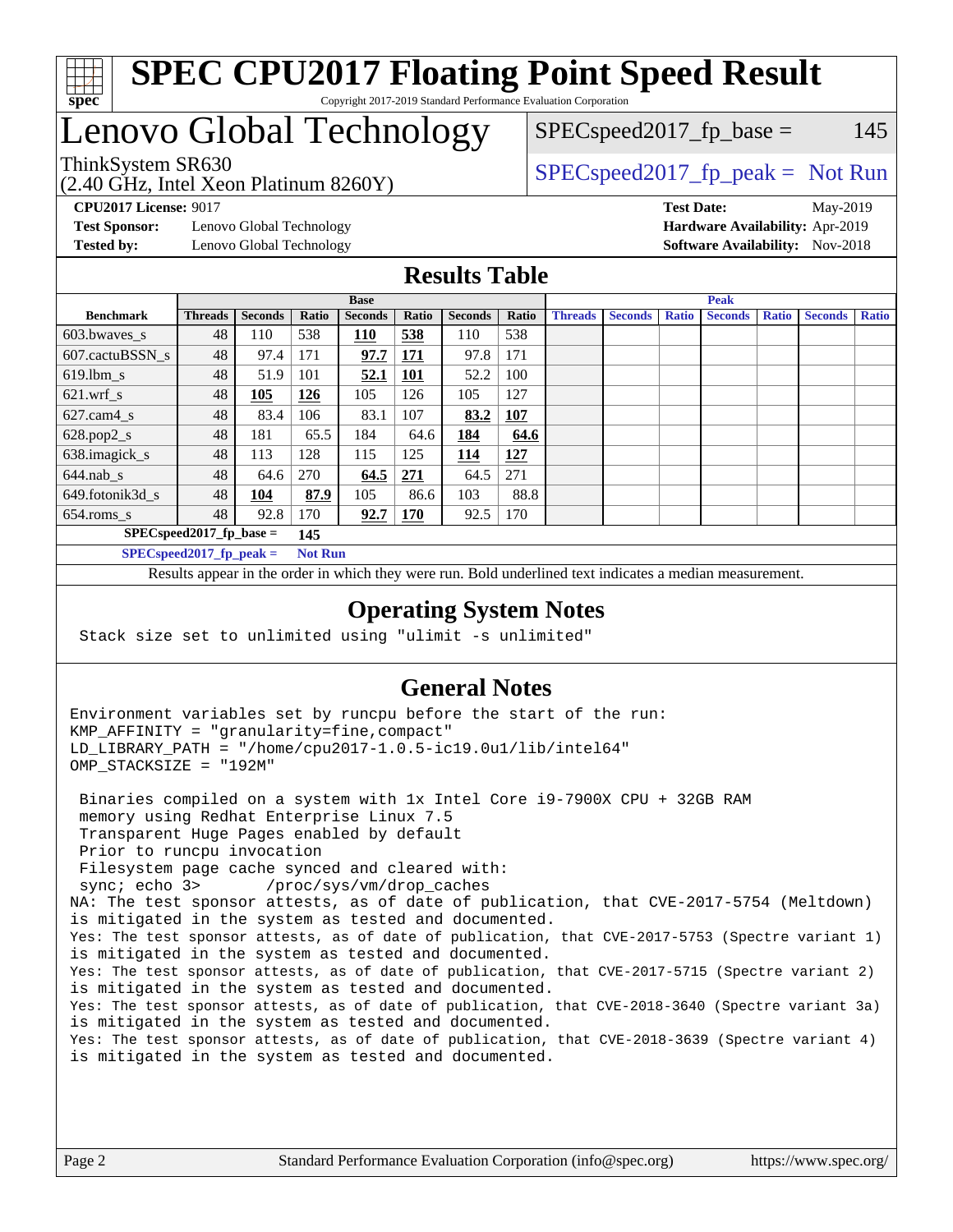| Lenovo Global Technology<br>145<br>$SPEC speed2017fp base =$<br>ThinkSystem SR630<br>$SPEC speed2017_fp\_peak = Not Run$<br>(2.40 GHz, Intel Xeon Platinum 8260Y)<br><b>CPU2017 License: 9017</b><br><b>Test Date:</b><br>May-2019<br><b>Test Sponsor:</b><br>Lenovo Global Technology<br>Hardware Availability: Apr-2019<br><b>Tested by:</b><br><b>Software Availability:</b> Nov-2018<br>Lenovo Global Technology<br><b>Platform Notes</b><br>BIOS configuration:<br>Choose Operating Mode set to Maximum Performance<br>Choose Operating Mode set to Custom Mode<br>C-states set to Legacy<br>Hyper-Threading set to Disable<br>Adjacent Cache Prefetch set to Disable<br>Stale AtoS set to Enable<br>Sysinfo program /home/cpu2017-1.0.5-ic19.0ul/bin/sysinfo<br>Rev: r5974 of 2018-05-19 9bcde8f2999c33d61f64985e45859ea9<br>running on localhost.localdomain Sun May 5 06:58:50 2019<br>SUT (System Under Test) info as seen by some common utilities.<br>For more information on this section, see<br>https://www.spec.org/cpu2017/Docs/config.html#sysinfo<br>From /proc/cpuinfo<br>model name: $Intel(R)$ Xeon(R) Platinum 8260Y CPU @ 2.40GHz<br>"physical id"s (chips)<br>2<br>48 "processors"<br>cores, siblings (Caution: counting these is hw and system dependent. The following<br>excerpts from /proc/cpuinfo might not be reliable. Use with caution.)<br>cpu cores $: 24$<br>siblings : 24<br>physical 0: cores 0 1 2 3 4 5 6 8 9 10 11 12 13 16 17 18 19 20 21 25 26 27 28 29<br>physical 1: cores 0 1 2 3 4 5 6 9 10 11 12 13 16 17 18 19 20 21 24 25 26 27 28 29<br>From lscpu:<br>Architecture:<br>x86_64<br>$32$ -bit, $64$ -bit<br>$CPU$ op-mode( $s$ ):<br>Little Endian<br>Byte Order:<br>48<br>CPU(s):<br>On-line CPU(s) list:<br>$0 - 47$<br>Thread( $s$ ) per core:<br>1<br>Core(s) per socket:<br>24<br>2<br>Socket(s):<br>2<br>NUMA $node(s)$ :<br>Vendor ID:<br>GenuineIntel<br>CPU family:<br>6<br>Model:<br>85<br>Model name:<br>$Intel(R) Xeon(R) Platinum 8260Y CPU @ 2.40GHz$<br>Stepping:<br>7<br>2400.000<br>CPU MHz:<br>4800.00<br>BogoMIPS:<br>Virtualization:<br>$VT - x$<br>L1d cache:<br>32K<br>Lli cache:<br>32K<br>L2 cache:<br>1024K<br>(Continued on next page) | <b>SPEC CPU2017 Floating Point Speed Result</b><br>spec <sup>®</sup> | Copyright 2017-2019 Standard Performance Evaluation Corporation |  |  |  |  |  |
|-------------------------------------------------------------------------------------------------------------------------------------------------------------------------------------------------------------------------------------------------------------------------------------------------------------------------------------------------------------------------------------------------------------------------------------------------------------------------------------------------------------------------------------------------------------------------------------------------------------------------------------------------------------------------------------------------------------------------------------------------------------------------------------------------------------------------------------------------------------------------------------------------------------------------------------------------------------------------------------------------------------------------------------------------------------------------------------------------------------------------------------------------------------------------------------------------------------------------------------------------------------------------------------------------------------------------------------------------------------------------------------------------------------------------------------------------------------------------------------------------------------------------------------------------------------------------------------------------------------------------------------------------------------------------------------------------------------------------------------------------------------------------------------------------------------------------------------------------------------------------------------------------------------------------------------------------------------------------------------------------------------------------------------------------------------------------------------------------------------------------------------------------------------------------------------------------------------------|----------------------------------------------------------------------|-----------------------------------------------------------------|--|--|--|--|--|
|                                                                                                                                                                                                                                                                                                                                                                                                                                                                                                                                                                                                                                                                                                                                                                                                                                                                                                                                                                                                                                                                                                                                                                                                                                                                                                                                                                                                                                                                                                                                                                                                                                                                                                                                                                                                                                                                                                                                                                                                                                                                                                                                                                                                                   |                                                                      |                                                                 |  |  |  |  |  |
|                                                                                                                                                                                                                                                                                                                                                                                                                                                                                                                                                                                                                                                                                                                                                                                                                                                                                                                                                                                                                                                                                                                                                                                                                                                                                                                                                                                                                                                                                                                                                                                                                                                                                                                                                                                                                                                                                                                                                                                                                                                                                                                                                                                                                   |                                                                      |                                                                 |  |  |  |  |  |
|                                                                                                                                                                                                                                                                                                                                                                                                                                                                                                                                                                                                                                                                                                                                                                                                                                                                                                                                                                                                                                                                                                                                                                                                                                                                                                                                                                                                                                                                                                                                                                                                                                                                                                                                                                                                                                                                                                                                                                                                                                                                                                                                                                                                                   |                                                                      |                                                                 |  |  |  |  |  |
|                                                                                                                                                                                                                                                                                                                                                                                                                                                                                                                                                                                                                                                                                                                                                                                                                                                                                                                                                                                                                                                                                                                                                                                                                                                                                                                                                                                                                                                                                                                                                                                                                                                                                                                                                                                                                                                                                                                                                                                                                                                                                                                                                                                                                   |                                                                      |                                                                 |  |  |  |  |  |
|                                                                                                                                                                                                                                                                                                                                                                                                                                                                                                                                                                                                                                                                                                                                                                                                                                                                                                                                                                                                                                                                                                                                                                                                                                                                                                                                                                                                                                                                                                                                                                                                                                                                                                                                                                                                                                                                                                                                                                                                                                                                                                                                                                                                                   |                                                                      |                                                                 |  |  |  |  |  |
|                                                                                                                                                                                                                                                                                                                                                                                                                                                                                                                                                                                                                                                                                                                                                                                                                                                                                                                                                                                                                                                                                                                                                                                                                                                                                                                                                                                                                                                                                                                                                                                                                                                                                                                                                                                                                                                                                                                                                                                                                                                                                                                                                                                                                   |                                                                      |                                                                 |  |  |  |  |  |
|                                                                                                                                                                                                                                                                                                                                                                                                                                                                                                                                                                                                                                                                                                                                                                                                                                                                                                                                                                                                                                                                                                                                                                                                                                                                                                                                                                                                                                                                                                                                                                                                                                                                                                                                                                                                                                                                                                                                                                                                                                                                                                                                                                                                                   |                                                                      |                                                                 |  |  |  |  |  |
|                                                                                                                                                                                                                                                                                                                                                                                                                                                                                                                                                                                                                                                                                                                                                                                                                                                                                                                                                                                                                                                                                                                                                                                                                                                                                                                                                                                                                                                                                                                                                                                                                                                                                                                                                                                                                                                                                                                                                                                                                                                                                                                                                                                                                   |                                                                      |                                                                 |  |  |  |  |  |
|                                                                                                                                                                                                                                                                                                                                                                                                                                                                                                                                                                                                                                                                                                                                                                                                                                                                                                                                                                                                                                                                                                                                                                                                                                                                                                                                                                                                                                                                                                                                                                                                                                                                                                                                                                                                                                                                                                                                                                                                                                                                                                                                                                                                                   |                                                                      |                                                                 |  |  |  |  |  |
|                                                                                                                                                                                                                                                                                                                                                                                                                                                                                                                                                                                                                                                                                                                                                                                                                                                                                                                                                                                                                                                                                                                                                                                                                                                                                                                                                                                                                                                                                                                                                                                                                                                                                                                                                                                                                                                                                                                                                                                                                                                                                                                                                                                                                   |                                                                      |                                                                 |  |  |  |  |  |
|                                                                                                                                                                                                                                                                                                                                                                                                                                                                                                                                                                                                                                                                                                                                                                                                                                                                                                                                                                                                                                                                                                                                                                                                                                                                                                                                                                                                                                                                                                                                                                                                                                                                                                                                                                                                                                                                                                                                                                                                                                                                                                                                                                                                                   |                                                                      |                                                                 |  |  |  |  |  |
|                                                                                                                                                                                                                                                                                                                                                                                                                                                                                                                                                                                                                                                                                                                                                                                                                                                                                                                                                                                                                                                                                                                                                                                                                                                                                                                                                                                                                                                                                                                                                                                                                                                                                                                                                                                                                                                                                                                                                                                                                                                                                                                                                                                                                   |                                                                      |                                                                 |  |  |  |  |  |
|                                                                                                                                                                                                                                                                                                                                                                                                                                                                                                                                                                                                                                                                                                                                                                                                                                                                                                                                                                                                                                                                                                                                                                                                                                                                                                                                                                                                                                                                                                                                                                                                                                                                                                                                                                                                                                                                                                                                                                                                                                                                                                                                                                                                                   |                                                                      |                                                                 |  |  |  |  |  |
|                                                                                                                                                                                                                                                                                                                                                                                                                                                                                                                                                                                                                                                                                                                                                                                                                                                                                                                                                                                                                                                                                                                                                                                                                                                                                                                                                                                                                                                                                                                                                                                                                                                                                                                                                                                                                                                                                                                                                                                                                                                                                                                                                                                                                   |                                                                      |                                                                 |  |  |  |  |  |
|                                                                                                                                                                                                                                                                                                                                                                                                                                                                                                                                                                                                                                                                                                                                                                                                                                                                                                                                                                                                                                                                                                                                                                                                                                                                                                                                                                                                                                                                                                                                                                                                                                                                                                                                                                                                                                                                                                                                                                                                                                                                                                                                                                                                                   |                                                                      |                                                                 |  |  |  |  |  |
|                                                                                                                                                                                                                                                                                                                                                                                                                                                                                                                                                                                                                                                                                                                                                                                                                                                                                                                                                                                                                                                                                                                                                                                                                                                                                                                                                                                                                                                                                                                                                                                                                                                                                                                                                                                                                                                                                                                                                                                                                                                                                                                                                                                                                   |                                                                      |                                                                 |  |  |  |  |  |
|                                                                                                                                                                                                                                                                                                                                                                                                                                                                                                                                                                                                                                                                                                                                                                                                                                                                                                                                                                                                                                                                                                                                                                                                                                                                                                                                                                                                                                                                                                                                                                                                                                                                                                                                                                                                                                                                                                                                                                                                                                                                                                                                                                                                                   |                                                                      |                                                                 |  |  |  |  |  |
|                                                                                                                                                                                                                                                                                                                                                                                                                                                                                                                                                                                                                                                                                                                                                                                                                                                                                                                                                                                                                                                                                                                                                                                                                                                                                                                                                                                                                                                                                                                                                                                                                                                                                                                                                                                                                                                                                                                                                                                                                                                                                                                                                                                                                   |                                                                      |                                                                 |  |  |  |  |  |
|                                                                                                                                                                                                                                                                                                                                                                                                                                                                                                                                                                                                                                                                                                                                                                                                                                                                                                                                                                                                                                                                                                                                                                                                                                                                                                                                                                                                                                                                                                                                                                                                                                                                                                                                                                                                                                                                                                                                                                                                                                                                                                                                                                                                                   |                                                                      |                                                                 |  |  |  |  |  |
|                                                                                                                                                                                                                                                                                                                                                                                                                                                                                                                                                                                                                                                                                                                                                                                                                                                                                                                                                                                                                                                                                                                                                                                                                                                                                                                                                                                                                                                                                                                                                                                                                                                                                                                                                                                                                                                                                                                                                                                                                                                                                                                                                                                                                   |                                                                      |                                                                 |  |  |  |  |  |
|                                                                                                                                                                                                                                                                                                                                                                                                                                                                                                                                                                                                                                                                                                                                                                                                                                                                                                                                                                                                                                                                                                                                                                                                                                                                                                                                                                                                                                                                                                                                                                                                                                                                                                                                                                                                                                                                                                                                                                                                                                                                                                                                                                                                                   |                                                                      |                                                                 |  |  |  |  |  |
|                                                                                                                                                                                                                                                                                                                                                                                                                                                                                                                                                                                                                                                                                                                                                                                                                                                                                                                                                                                                                                                                                                                                                                                                                                                                                                                                                                                                                                                                                                                                                                                                                                                                                                                                                                                                                                                                                                                                                                                                                                                                                                                                                                                                                   |                                                                      |                                                                 |  |  |  |  |  |
|                                                                                                                                                                                                                                                                                                                                                                                                                                                                                                                                                                                                                                                                                                                                                                                                                                                                                                                                                                                                                                                                                                                                                                                                                                                                                                                                                                                                                                                                                                                                                                                                                                                                                                                                                                                                                                                                                                                                                                                                                                                                                                                                                                                                                   |                                                                      |                                                                 |  |  |  |  |  |
|                                                                                                                                                                                                                                                                                                                                                                                                                                                                                                                                                                                                                                                                                                                                                                                                                                                                                                                                                                                                                                                                                                                                                                                                                                                                                                                                                                                                                                                                                                                                                                                                                                                                                                                                                                                                                                                                                                                                                                                                                                                                                                                                                                                                                   |                                                                      |                                                                 |  |  |  |  |  |
|                                                                                                                                                                                                                                                                                                                                                                                                                                                                                                                                                                                                                                                                                                                                                                                                                                                                                                                                                                                                                                                                                                                                                                                                                                                                                                                                                                                                                                                                                                                                                                                                                                                                                                                                                                                                                                                                                                                                                                                                                                                                                                                                                                                                                   |                                                                      |                                                                 |  |  |  |  |  |
|                                                                                                                                                                                                                                                                                                                                                                                                                                                                                                                                                                                                                                                                                                                                                                                                                                                                                                                                                                                                                                                                                                                                                                                                                                                                                                                                                                                                                                                                                                                                                                                                                                                                                                                                                                                                                                                                                                                                                                                                                                                                                                                                                                                                                   |                                                                      |                                                                 |  |  |  |  |  |
|                                                                                                                                                                                                                                                                                                                                                                                                                                                                                                                                                                                                                                                                                                                                                                                                                                                                                                                                                                                                                                                                                                                                                                                                                                                                                                                                                                                                                                                                                                                                                                                                                                                                                                                                                                                                                                                                                                                                                                                                                                                                                                                                                                                                                   |                                                                      |                                                                 |  |  |  |  |  |
|                                                                                                                                                                                                                                                                                                                                                                                                                                                                                                                                                                                                                                                                                                                                                                                                                                                                                                                                                                                                                                                                                                                                                                                                                                                                                                                                                                                                                                                                                                                                                                                                                                                                                                                                                                                                                                                                                                                                                                                                                                                                                                                                                                                                                   |                                                                      |                                                                 |  |  |  |  |  |
|                                                                                                                                                                                                                                                                                                                                                                                                                                                                                                                                                                                                                                                                                                                                                                                                                                                                                                                                                                                                                                                                                                                                                                                                                                                                                                                                                                                                                                                                                                                                                                                                                                                                                                                                                                                                                                                                                                                                                                                                                                                                                                                                                                                                                   |                                                                      |                                                                 |  |  |  |  |  |
|                                                                                                                                                                                                                                                                                                                                                                                                                                                                                                                                                                                                                                                                                                                                                                                                                                                                                                                                                                                                                                                                                                                                                                                                                                                                                                                                                                                                                                                                                                                                                                                                                                                                                                                                                                                                                                                                                                                                                                                                                                                                                                                                                                                                                   |                                                                      |                                                                 |  |  |  |  |  |
|                                                                                                                                                                                                                                                                                                                                                                                                                                                                                                                                                                                                                                                                                                                                                                                                                                                                                                                                                                                                                                                                                                                                                                                                                                                                                                                                                                                                                                                                                                                                                                                                                                                                                                                                                                                                                                                                                                                                                                                                                                                                                                                                                                                                                   |                                                                      |                                                                 |  |  |  |  |  |
|                                                                                                                                                                                                                                                                                                                                                                                                                                                                                                                                                                                                                                                                                                                                                                                                                                                                                                                                                                                                                                                                                                                                                                                                                                                                                                                                                                                                                                                                                                                                                                                                                                                                                                                                                                                                                                                                                                                                                                                                                                                                                                                                                                                                                   |                                                                      |                                                                 |  |  |  |  |  |
|                                                                                                                                                                                                                                                                                                                                                                                                                                                                                                                                                                                                                                                                                                                                                                                                                                                                                                                                                                                                                                                                                                                                                                                                                                                                                                                                                                                                                                                                                                                                                                                                                                                                                                                                                                                                                                                                                                                                                                                                                                                                                                                                                                                                                   |                                                                      |                                                                 |  |  |  |  |  |
|                                                                                                                                                                                                                                                                                                                                                                                                                                                                                                                                                                                                                                                                                                                                                                                                                                                                                                                                                                                                                                                                                                                                                                                                                                                                                                                                                                                                                                                                                                                                                                                                                                                                                                                                                                                                                                                                                                                                                                                                                                                                                                                                                                                                                   |                                                                      |                                                                 |  |  |  |  |  |
|                                                                                                                                                                                                                                                                                                                                                                                                                                                                                                                                                                                                                                                                                                                                                                                                                                                                                                                                                                                                                                                                                                                                                                                                                                                                                                                                                                                                                                                                                                                                                                                                                                                                                                                                                                                                                                                                                                                                                                                                                                                                                                                                                                                                                   |                                                                      |                                                                 |  |  |  |  |  |
|                                                                                                                                                                                                                                                                                                                                                                                                                                                                                                                                                                                                                                                                                                                                                                                                                                                                                                                                                                                                                                                                                                                                                                                                                                                                                                                                                                                                                                                                                                                                                                                                                                                                                                                                                                                                                                                                                                                                                                                                                                                                                                                                                                                                                   |                                                                      |                                                                 |  |  |  |  |  |
|                                                                                                                                                                                                                                                                                                                                                                                                                                                                                                                                                                                                                                                                                                                                                                                                                                                                                                                                                                                                                                                                                                                                                                                                                                                                                                                                                                                                                                                                                                                                                                                                                                                                                                                                                                                                                                                                                                                                                                                                                                                                                                                                                                                                                   |                                                                      |                                                                 |  |  |  |  |  |
|                                                                                                                                                                                                                                                                                                                                                                                                                                                                                                                                                                                                                                                                                                                                                                                                                                                                                                                                                                                                                                                                                                                                                                                                                                                                                                                                                                                                                                                                                                                                                                                                                                                                                                                                                                                                                                                                                                                                                                                                                                                                                                                                                                                                                   |                                                                      |                                                                 |  |  |  |  |  |
|                                                                                                                                                                                                                                                                                                                                                                                                                                                                                                                                                                                                                                                                                                                                                                                                                                                                                                                                                                                                                                                                                                                                                                                                                                                                                                                                                                                                                                                                                                                                                                                                                                                                                                                                                                                                                                                                                                                                                                                                                                                                                                                                                                                                                   |                                                                      |                                                                 |  |  |  |  |  |
|                                                                                                                                                                                                                                                                                                                                                                                                                                                                                                                                                                                                                                                                                                                                                                                                                                                                                                                                                                                                                                                                                                                                                                                                                                                                                                                                                                                                                                                                                                                                                                                                                                                                                                                                                                                                                                                                                                                                                                                                                                                                                                                                                                                                                   |                                                                      |                                                                 |  |  |  |  |  |
|                                                                                                                                                                                                                                                                                                                                                                                                                                                                                                                                                                                                                                                                                                                                                                                                                                                                                                                                                                                                                                                                                                                                                                                                                                                                                                                                                                                                                                                                                                                                                                                                                                                                                                                                                                                                                                                                                                                                                                                                                                                                                                                                                                                                                   |                                                                      |                                                                 |  |  |  |  |  |
|                                                                                                                                                                                                                                                                                                                                                                                                                                                                                                                                                                                                                                                                                                                                                                                                                                                                                                                                                                                                                                                                                                                                                                                                                                                                                                                                                                                                                                                                                                                                                                                                                                                                                                                                                                                                                                                                                                                                                                                                                                                                                                                                                                                                                   |                                                                      |                                                                 |  |  |  |  |  |
|                                                                                                                                                                                                                                                                                                                                                                                                                                                                                                                                                                                                                                                                                                                                                                                                                                                                                                                                                                                                                                                                                                                                                                                                                                                                                                                                                                                                                                                                                                                                                                                                                                                                                                                                                                                                                                                                                                                                                                                                                                                                                                                                                                                                                   |                                                                      |                                                                 |  |  |  |  |  |
|                                                                                                                                                                                                                                                                                                                                                                                                                                                                                                                                                                                                                                                                                                                                                                                                                                                                                                                                                                                                                                                                                                                                                                                                                                                                                                                                                                                                                                                                                                                                                                                                                                                                                                                                                                                                                                                                                                                                                                                                                                                                                                                                                                                                                   |                                                                      |                                                                 |  |  |  |  |  |
|                                                                                                                                                                                                                                                                                                                                                                                                                                                                                                                                                                                                                                                                                                                                                                                                                                                                                                                                                                                                                                                                                                                                                                                                                                                                                                                                                                                                                                                                                                                                                                                                                                                                                                                                                                                                                                                                                                                                                                                                                                                                                                                                                                                                                   |                                                                      |                                                                 |  |  |  |  |  |
|                                                                                                                                                                                                                                                                                                                                                                                                                                                                                                                                                                                                                                                                                                                                                                                                                                                                                                                                                                                                                                                                                                                                                                                                                                                                                                                                                                                                                                                                                                                                                                                                                                                                                                                                                                                                                                                                                                                                                                                                                                                                                                                                                                                                                   |                                                                      |                                                                 |  |  |  |  |  |
| Page 3<br>Standard Performance Evaluation Corporation (info@spec.org)<br>https://www.spec.org/                                                                                                                                                                                                                                                                                                                                                                                                                                                                                                                                                                                                                                                                                                                                                                                                                                                                                                                                                                                                                                                                                                                                                                                                                                                                                                                                                                                                                                                                                                                                                                                                                                                                                                                                                                                                                                                                                                                                                                                                                                                                                                                    |                                                                      |                                                                 |  |  |  |  |  |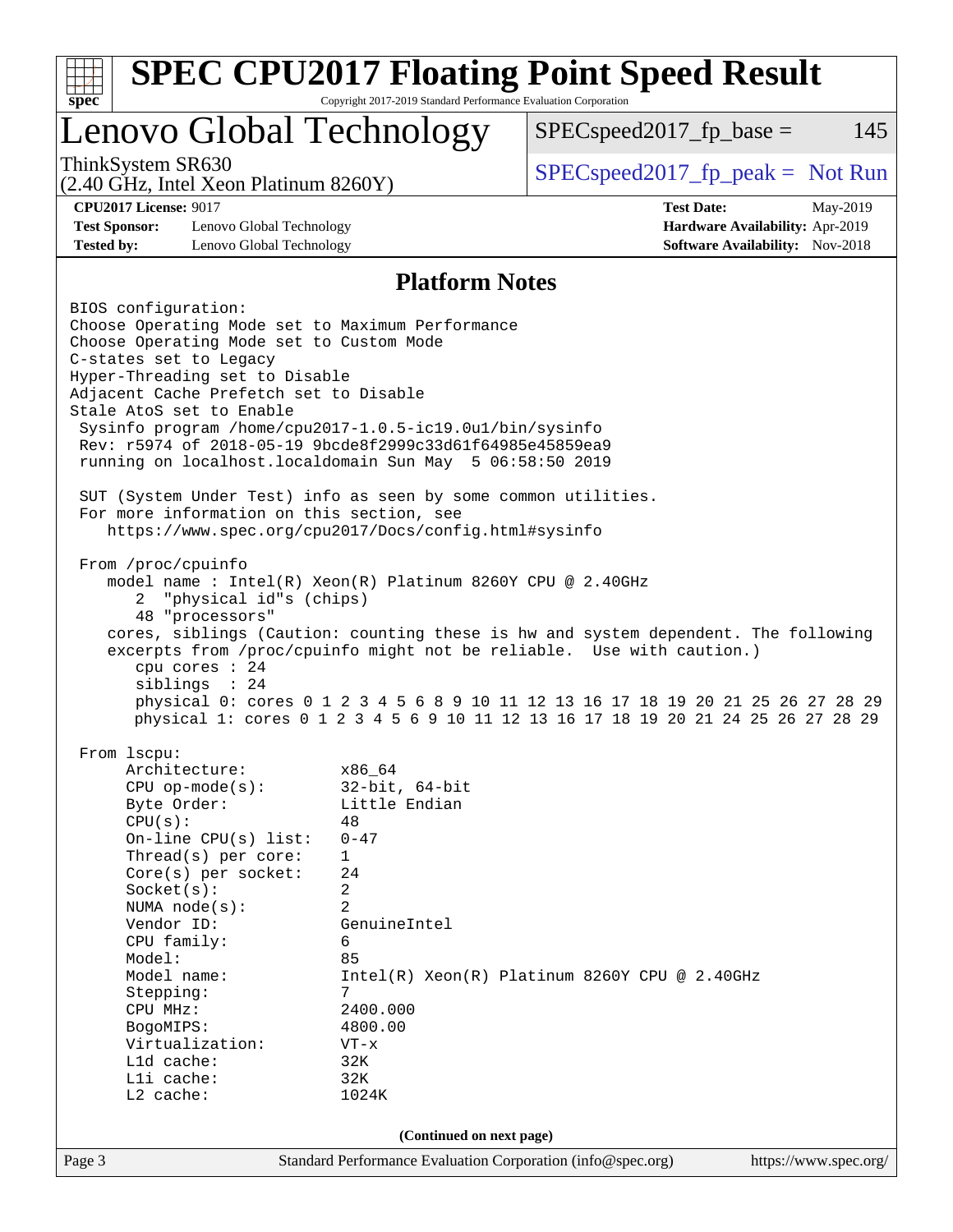| <b>SPEC CPU2017 Floating Point Speed Result</b><br>Copyright 2017-2019 Standard Performance Evaluation Corporation<br>spec <sup>®</sup>                                                                                                                                                                                                                                                                                                                                                                                                                                                                                                                                                                                                                                                                                                                                                                                                                                                                                                                                                                                                                                                                                                                                                                                                                                                                                                                                                                                                                                                                                                                                                                                                                                                                                                                                                                                                 |                                                               |
|-----------------------------------------------------------------------------------------------------------------------------------------------------------------------------------------------------------------------------------------------------------------------------------------------------------------------------------------------------------------------------------------------------------------------------------------------------------------------------------------------------------------------------------------------------------------------------------------------------------------------------------------------------------------------------------------------------------------------------------------------------------------------------------------------------------------------------------------------------------------------------------------------------------------------------------------------------------------------------------------------------------------------------------------------------------------------------------------------------------------------------------------------------------------------------------------------------------------------------------------------------------------------------------------------------------------------------------------------------------------------------------------------------------------------------------------------------------------------------------------------------------------------------------------------------------------------------------------------------------------------------------------------------------------------------------------------------------------------------------------------------------------------------------------------------------------------------------------------------------------------------------------------------------------------------------------|---------------------------------------------------------------|
| Lenovo Global Technology                                                                                                                                                                                                                                                                                                                                                                                                                                                                                                                                                                                                                                                                                                                                                                                                                                                                                                                                                                                                                                                                                                                                                                                                                                                                                                                                                                                                                                                                                                                                                                                                                                                                                                                                                                                                                                                                                                                | $SPEC speed2017fr base =$<br>145                              |
| ThinkSystem SR630<br>$(2.40 \text{ GHz}, \text{Intel Xeon Platinum } 8260 \text{Y})$                                                                                                                                                                                                                                                                                                                                                                                                                                                                                                                                                                                                                                                                                                                                                                                                                                                                                                                                                                                                                                                                                                                                                                                                                                                                                                                                                                                                                                                                                                                                                                                                                                                                                                                                                                                                                                                    | $SPEC speed2017fr peak = Not Run$                             |
| <b>CPU2017 License: 9017</b>                                                                                                                                                                                                                                                                                                                                                                                                                                                                                                                                                                                                                                                                                                                                                                                                                                                                                                                                                                                                                                                                                                                                                                                                                                                                                                                                                                                                                                                                                                                                                                                                                                                                                                                                                                                                                                                                                                            | <b>Test Date:</b><br>May-2019                                 |
| <b>Test Sponsor:</b><br>Lenovo Global Technology                                                                                                                                                                                                                                                                                                                                                                                                                                                                                                                                                                                                                                                                                                                                                                                                                                                                                                                                                                                                                                                                                                                                                                                                                                                                                                                                                                                                                                                                                                                                                                                                                                                                                                                                                                                                                                                                                        | Hardware Availability: Apr-2019                               |
| <b>Tested by:</b><br>Lenovo Global Technology                                                                                                                                                                                                                                                                                                                                                                                                                                                                                                                                                                                                                                                                                                                                                                                                                                                                                                                                                                                                                                                                                                                                                                                                                                                                                                                                                                                                                                                                                                                                                                                                                                                                                                                                                                                                                                                                                           | <b>Software Availability:</b> Nov-2018                        |
| <b>Platform Notes (Continued)</b>                                                                                                                                                                                                                                                                                                                                                                                                                                                                                                                                                                                                                                                                                                                                                                                                                                                                                                                                                                                                                                                                                                                                                                                                                                                                                                                                                                                                                                                                                                                                                                                                                                                                                                                                                                                                                                                                                                       |                                                               |
| 36608K<br>$L3$ cache:<br>$0 - 23$<br>NUMA $node0$ $CPU(s)$ :<br>NUMA node1 CPU(s):<br>$24 - 47$<br>Flaqs:<br>pat pse36 clflush dts acpi mmx fxsr sse sse2 ss ht tm pbe syscall nx pdpe1gb rdtscp<br>lm constant_tsc art arch_perfmon pebs bts rep_good nopl xtopology nonstop_tsc<br>aperfmperf eagerfpu pni pclmulqdq dtes64 monitor ds_cpl vmx smx est tm2 ssse3 sdbg<br>fma cx16 xtpr pdcm pcid dca sse4_1 sse4_2 x2apic movbe popcnt tsc_deadline_timer aes<br>xsave avx f16c rdrand lahf_lm abm 3dnowprefetch epb cat_13 cdp_13 intel_pt ssbd mba<br>ibrs ibpb stibp ibrs_enhanced tpr_shadow vnmi flexpriority ept vpid fsgsbase<br>tsc_adjust bmil hle avx2 smep bmi2 erms invpcid rtm cqm mpx rdt_a avx512f avx512dq<br>rdseed adx smap clflushopt clwb avx512cd avx512bw avx512vl xsaveopt xsavec xgetbvl<br>cqm_llc cqm_occup_llc cqm_mbm_total cqm_mbm_local dtherm ida arat pln pts pku ospke<br>avx512_vnni spec_ctrl intel_stibp flush_lld arch_capabilities<br>/proc/cpuinfo cache data<br>cache size : 36608 KB<br>From numactl --hardware WARNING: a numactl 'node' might or might not correspond to a<br>physical chip.<br>$available: 2 nodes (0-1)$<br>node 0 cpus: 0 1 2 3 4 5 6 7 8 9 10 11 12 13 14 15 16 17 18 19 20 21 22 23<br>node 0 size: 196280 MB<br>node 0 free: 191271 MB<br>node 1 cpus: 24 25 26 27 28 29 30 31 32 33 34 35 36 37 38 39 40 41 42 43 44 45 46 47<br>node 1 size: 196608 MB<br>node 1 free: 191774 MB<br>node distances:<br>$\mathbf 0$<br>node<br>1<br>0:<br>10<br>21<br>1:<br>21<br>10<br>From /proc/meminfo<br>MemTotal:<br>395878084 kB<br>HugePages_Total:<br>0<br>Hugepagesize:<br>2048 kB<br>From /etc/*release* /etc/*version*<br>os-release:<br>NAME="Red Hat Enterprise Linux Server"<br>VERSION="7.6 (Maipo)"<br>$ID="rhe1"$<br>ID_LIKE="fedora"<br>VARIANT="Server"<br>VARIANT_ID="server"<br>VERSION_ID="7.6"<br>PRETTY_NAME="Red Hat Enterprise Linux Server 7.6 (Maipo)" | fpu vme de pse tsc msr pae mce cx8 apic sep mtrr pge mca cmov |
|                                                                                                                                                                                                                                                                                                                                                                                                                                                                                                                                                                                                                                                                                                                                                                                                                                                                                                                                                                                                                                                                                                                                                                                                                                                                                                                                                                                                                                                                                                                                                                                                                                                                                                                                                                                                                                                                                                                                         |                                                               |
| (Continued on next page)                                                                                                                                                                                                                                                                                                                                                                                                                                                                                                                                                                                                                                                                                                                                                                                                                                                                                                                                                                                                                                                                                                                                                                                                                                                                                                                                                                                                                                                                                                                                                                                                                                                                                                                                                                                                                                                                                                                |                                                               |
| Page 4<br>Standard Performance Evaluation Corporation (info@spec.org)                                                                                                                                                                                                                                                                                                                                                                                                                                                                                                                                                                                                                                                                                                                                                                                                                                                                                                                                                                                                                                                                                                                                                                                                                                                                                                                                                                                                                                                                                                                                                                                                                                                                                                                                                                                                                                                                   | https://www.spec.org/                                         |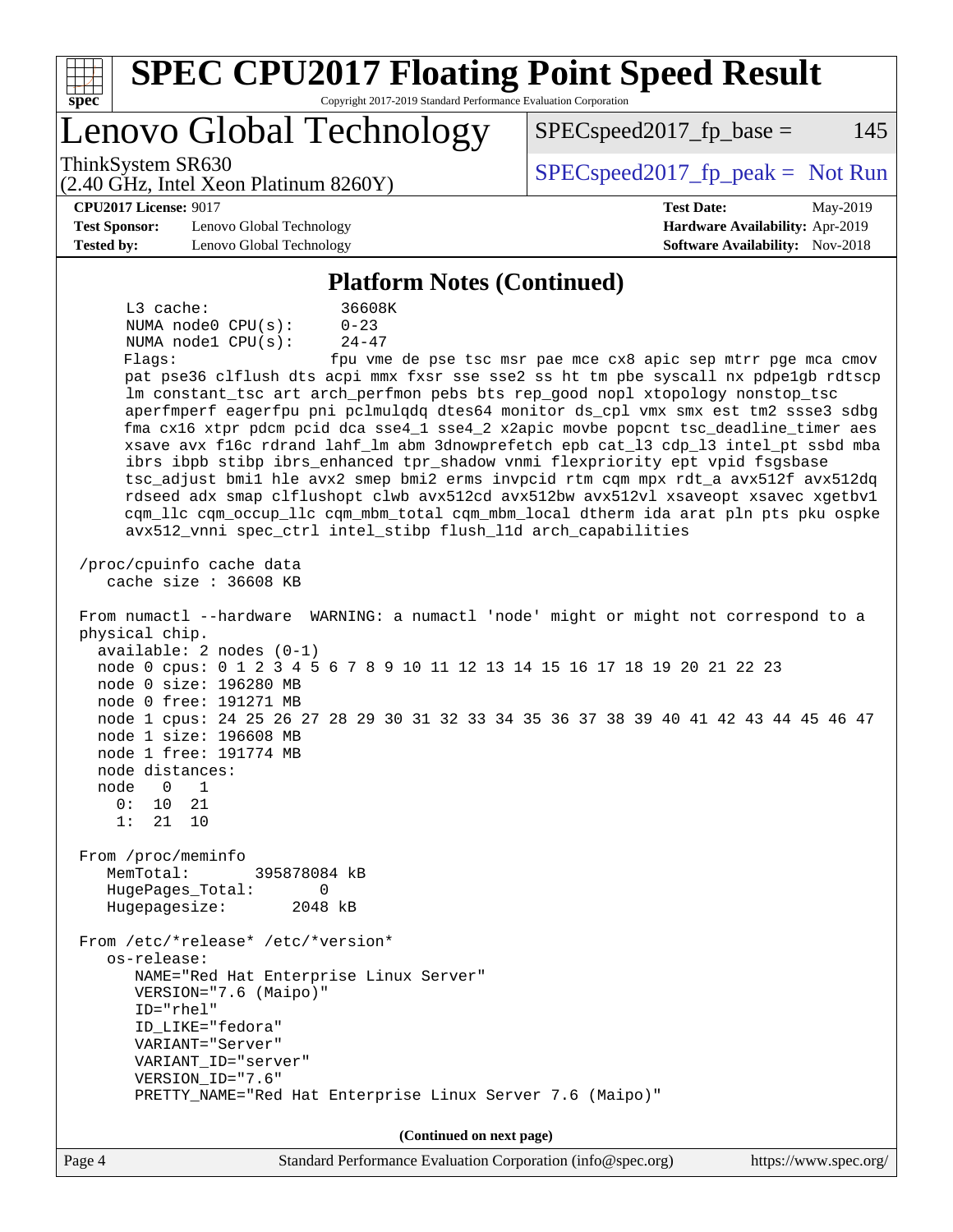

Page 5 Standard Performance Evaluation Corporation [\(info@spec.org\)](mailto:info@spec.org) <https://www.spec.org/> **(Continued on next page)**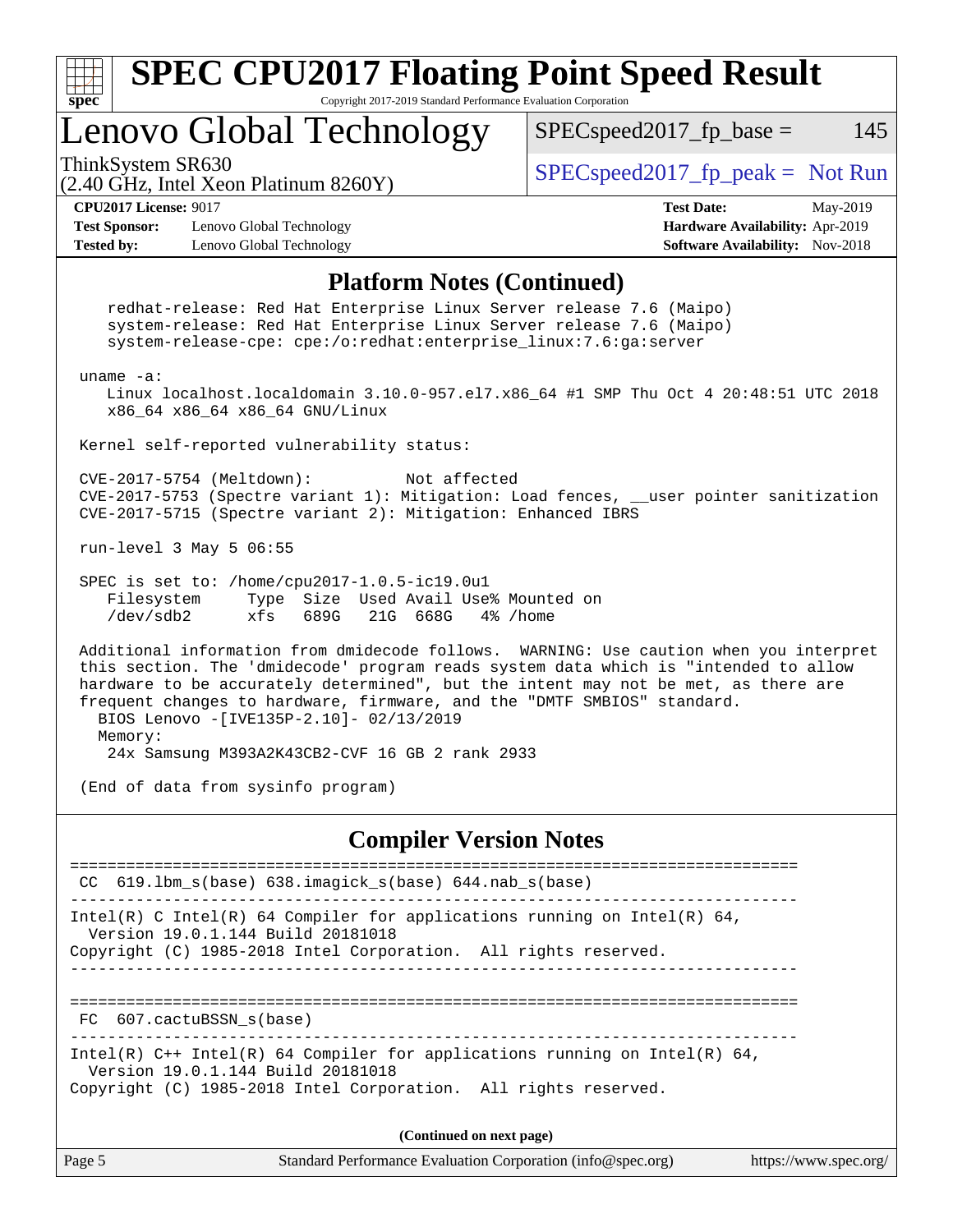

# **[SPEC CPU2017 Floating Point Speed Result](http://www.spec.org/auto/cpu2017/Docs/result-fields.html#SPECCPU2017FloatingPointSpeedResult)**

Copyright 2017-2019 Standard Performance Evaluation Corporation

# Lenovo Global Technology

ThinkSystem SR630<br>  $(2.40 \text{ GHz. Intel Yoon Plotinum } 8260 \text{V})$  [SPECspeed2017\\_fp\\_peak =](http://www.spec.org/auto/cpu2017/Docs/result-fields.html#SPECspeed2017fppeak) Not Run

 $SPEC speed2017_fp\_base = 145$ 

(2.40 GHz, Intel Xeon Platinum 8260Y)

**[CPU2017 License:](http://www.spec.org/auto/cpu2017/Docs/result-fields.html#CPU2017License)** 9017 **[Test Date:](http://www.spec.org/auto/cpu2017/Docs/result-fields.html#TestDate)** May-2019 **[Test Sponsor:](http://www.spec.org/auto/cpu2017/Docs/result-fields.html#TestSponsor)** Lenovo Global Technology **[Hardware Availability:](http://www.spec.org/auto/cpu2017/Docs/result-fields.html#HardwareAvailability)** Apr-2019 **[Tested by:](http://www.spec.org/auto/cpu2017/Docs/result-fields.html#Testedby)** Lenovo Global Technology **[Software Availability:](http://www.spec.org/auto/cpu2017/Docs/result-fields.html#SoftwareAvailability)** Nov-2018

### **[Compiler Version Notes \(Continued\)](http://www.spec.org/auto/cpu2017/Docs/result-fields.html#CompilerVersionNotes)**

| Intel(R) C Intel(R) 64 Compiler for applications running on Intel(R) 64,<br>Version 19.0.1.144 Build 20181018<br>Copyright (C) 1985-2018 Intel Corporation. All rights reserved.<br>Intel(R) Fortran Intel(R) 64 Compiler for applications running on Intel(R)<br>64, Version 19.0.1.144 Build 20181018<br>Copyright (C) 1985-2018 Intel Corporation. All rights reserved. |
|----------------------------------------------------------------------------------------------------------------------------------------------------------------------------------------------------------------------------------------------------------------------------------------------------------------------------------------------------------------------------|
| FC $603.bwaves$ s(base) $649.fotonik3d$ s(base) $654.roms$ s(base)                                                                                                                                                                                                                                                                                                         |
| Intel(R) Fortran Intel(R) 64 Compiler for applications running on Intel(R)<br>64, Version 19.0.1.144 Build 20181018<br>Copyright (C) 1985-2018 Intel Corporation. All rights reserved.                                                                                                                                                                                     |
| ============================<br>CC $621.$ wrf $s(base)$ 627.cam4 $s(base)$ 628.pop2 $s(base)$                                                                                                                                                                                                                                                                              |
| Intel(R) Fortran Intel(R) 64 Compiler for applications running on Intel(R)<br>64, Version 19.0.1.144 Build 20181018<br>Copyright (C) 1985-2018 Intel Corporation. All rights reserved.<br>Intel(R) C Intel(R) 64 Compiler for applications running on Intel(R) 64,<br>Version 19.0.1.144 Build 20181018<br>Copyright (C) 1985-2018 Intel Corporation. All rights reserved. |

### **[Base Compiler Invocation](http://www.spec.org/auto/cpu2017/Docs/result-fields.html#BaseCompilerInvocation)**

[C benchmarks](http://www.spec.org/auto/cpu2017/Docs/result-fields.html#Cbenchmarks):  $\text{icc}$  -m64 -std=c11 [Fortran benchmarks](http://www.spec.org/auto/cpu2017/Docs/result-fields.html#Fortranbenchmarks): [ifort -m64](http://www.spec.org/cpu2017/results/res2019q3/cpu2017-20190624-15476.flags.html#user_FCbase_intel_ifort_64bit_24f2bb282fbaeffd6157abe4f878425411749daecae9a33200eee2bee2fe76f3b89351d69a8130dd5949958ce389cf37ff59a95e7a40d588e8d3a57e0c3fd751) [Benchmarks using both Fortran and C](http://www.spec.org/auto/cpu2017/Docs/result-fields.html#BenchmarksusingbothFortranandC): [ifort -m64](http://www.spec.org/cpu2017/results/res2019q3/cpu2017-20190624-15476.flags.html#user_CC_FCbase_intel_ifort_64bit_24f2bb282fbaeffd6157abe4f878425411749daecae9a33200eee2bee2fe76f3b89351d69a8130dd5949958ce389cf37ff59a95e7a40d588e8d3a57e0c3fd751) [icc -m64 -std=c11](http://www.spec.org/cpu2017/results/res2019q3/cpu2017-20190624-15476.flags.html#user_CC_FCbase_intel_icc_64bit_c11_33ee0cdaae7deeeab2a9725423ba97205ce30f63b9926c2519791662299b76a0318f32ddfffdc46587804de3178b4f9328c46fa7c2b0cd779d7a61945c91cd35) [Benchmarks using Fortran, C, and C++:](http://www.spec.org/auto/cpu2017/Docs/result-fields.html#BenchmarksusingFortranCandCXX) [icpc -m64](http://www.spec.org/cpu2017/results/res2019q3/cpu2017-20190624-15476.flags.html#user_CC_CXX_FCbase_intel_icpc_64bit_4ecb2543ae3f1412ef961e0650ca070fec7b7afdcd6ed48761b84423119d1bf6bdf5cad15b44d48e7256388bc77273b966e5eb805aefd121eb22e9299b2ec9d9) [icc -m64 -std=c11](http://www.spec.org/cpu2017/results/res2019q3/cpu2017-20190624-15476.flags.html#user_CC_CXX_FCbase_intel_icc_64bit_c11_33ee0cdaae7deeeab2a9725423ba97205ce30f63b9926c2519791662299b76a0318f32ddfffdc46587804de3178b4f9328c46fa7c2b0cd779d7a61945c91cd35) [ifort -m64](http://www.spec.org/cpu2017/results/res2019q3/cpu2017-20190624-15476.flags.html#user_CC_CXX_FCbase_intel_ifort_64bit_24f2bb282fbaeffd6157abe4f878425411749daecae9a33200eee2bee2fe76f3b89351d69a8130dd5949958ce389cf37ff59a95e7a40d588e8d3a57e0c3fd751)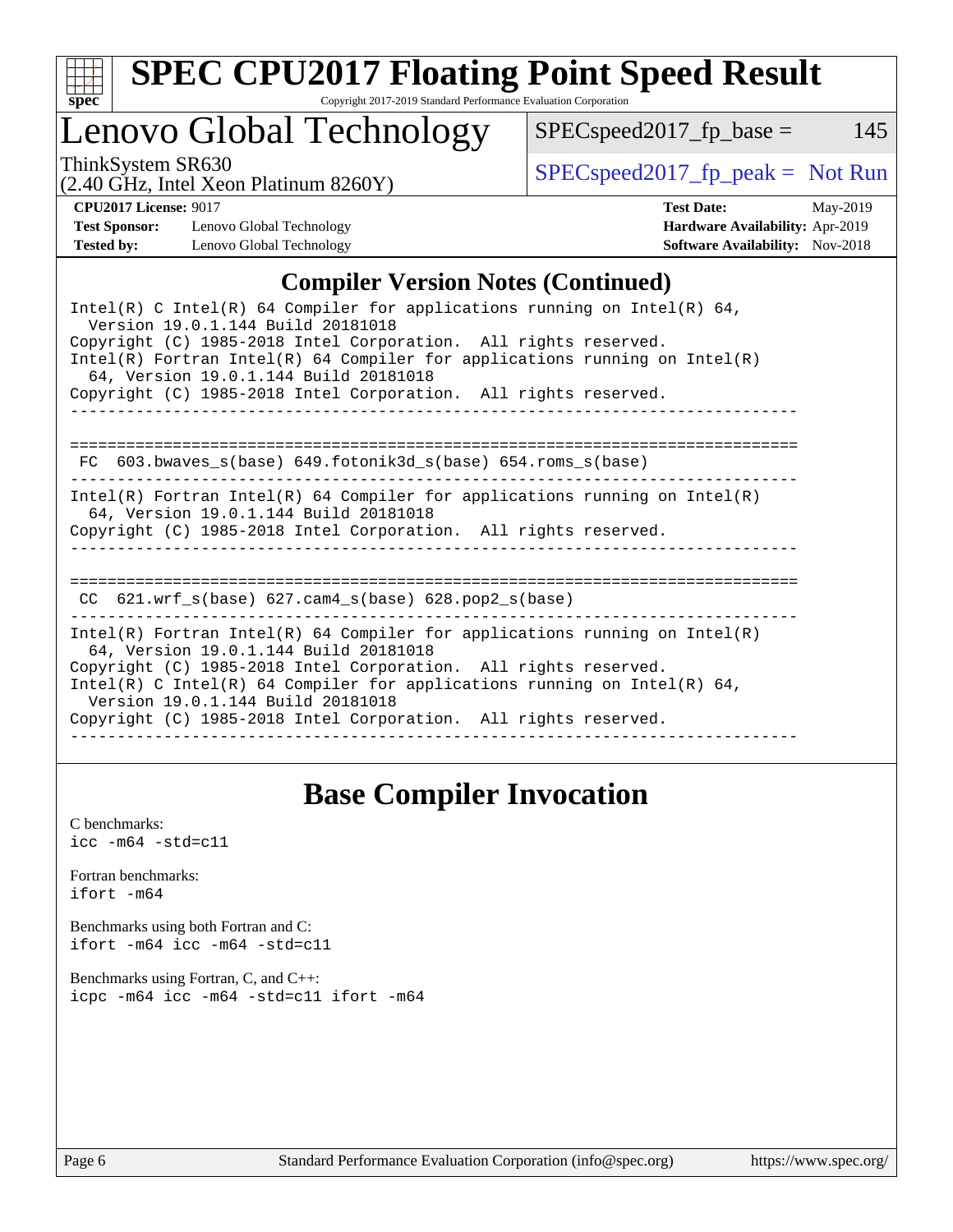

#### **[SPEC CPU2017 Floating Point Speed Result](http://www.spec.org/auto/cpu2017/Docs/result-fields.html#SPECCPU2017FloatingPointSpeedResult)** Copyright 2017-2019 Standard Performance Evaluation Corporation

## Lenovo Global Technology

ThinkSystem SR630<br>  $SPECspeed2017<sub>fp</sub> peak = Not Run  
\n(2.40 CIz. Intel Ycon Plitium 8260Y)$ 

 $SPEC speed2017<sub>fp</sub> base = 145$ 

**[Test Sponsor:](http://www.spec.org/auto/cpu2017/Docs/result-fields.html#TestSponsor)** Lenovo Global Technology **[Hardware Availability:](http://www.spec.org/auto/cpu2017/Docs/result-fields.html#HardwareAvailability)** Apr-2019 **[Tested by:](http://www.spec.org/auto/cpu2017/Docs/result-fields.html#Testedby)** Lenovo Global Technology **[Software Availability:](http://www.spec.org/auto/cpu2017/Docs/result-fields.html#SoftwareAvailability)** Nov-2018

(2.40 GHz, Intel Xeon Platinum 8260Y)

**[CPU2017 License:](http://www.spec.org/auto/cpu2017/Docs/result-fields.html#CPU2017License)** 9017 **[Test Date:](http://www.spec.org/auto/cpu2017/Docs/result-fields.html#TestDate)** May-2019

### **[Base Portability Flags](http://www.spec.org/auto/cpu2017/Docs/result-fields.html#BasePortabilityFlags)**

 603.bwaves\_s: [-DSPEC\\_LP64](http://www.spec.org/cpu2017/results/res2019q3/cpu2017-20190624-15476.flags.html#suite_basePORTABILITY603_bwaves_s_DSPEC_LP64) 607.cactuBSSN\_s: [-DSPEC\\_LP64](http://www.spec.org/cpu2017/results/res2019q3/cpu2017-20190624-15476.flags.html#suite_basePORTABILITY607_cactuBSSN_s_DSPEC_LP64) 619.lbm\_s: [-DSPEC\\_LP64](http://www.spec.org/cpu2017/results/res2019q3/cpu2017-20190624-15476.flags.html#suite_basePORTABILITY619_lbm_s_DSPEC_LP64) 621.wrf\_s: [-DSPEC\\_LP64](http://www.spec.org/cpu2017/results/res2019q3/cpu2017-20190624-15476.flags.html#suite_basePORTABILITY621_wrf_s_DSPEC_LP64) [-DSPEC\\_CASE\\_FLAG](http://www.spec.org/cpu2017/results/res2019q3/cpu2017-20190624-15476.flags.html#b621.wrf_s_baseCPORTABILITY_DSPEC_CASE_FLAG) [-convert big\\_endian](http://www.spec.org/cpu2017/results/res2019q3/cpu2017-20190624-15476.flags.html#user_baseFPORTABILITY621_wrf_s_convert_big_endian_c3194028bc08c63ac5d04de18c48ce6d347e4e562e8892b8bdbdc0214820426deb8554edfa529a3fb25a586e65a3d812c835984020483e7e73212c4d31a38223) 627.cam4\_s: [-DSPEC\\_LP64](http://www.spec.org/cpu2017/results/res2019q3/cpu2017-20190624-15476.flags.html#suite_basePORTABILITY627_cam4_s_DSPEC_LP64) [-DSPEC\\_CASE\\_FLAG](http://www.spec.org/cpu2017/results/res2019q3/cpu2017-20190624-15476.flags.html#b627.cam4_s_baseCPORTABILITY_DSPEC_CASE_FLAG) 628.pop2\_s: [-DSPEC\\_LP64](http://www.spec.org/cpu2017/results/res2019q3/cpu2017-20190624-15476.flags.html#suite_basePORTABILITY628_pop2_s_DSPEC_LP64) [-DSPEC\\_CASE\\_FLAG](http://www.spec.org/cpu2017/results/res2019q3/cpu2017-20190624-15476.flags.html#b628.pop2_s_baseCPORTABILITY_DSPEC_CASE_FLAG) [-convert big\\_endian](http://www.spec.org/cpu2017/results/res2019q3/cpu2017-20190624-15476.flags.html#user_baseFPORTABILITY628_pop2_s_convert_big_endian_c3194028bc08c63ac5d04de18c48ce6d347e4e562e8892b8bdbdc0214820426deb8554edfa529a3fb25a586e65a3d812c835984020483e7e73212c4d31a38223) [-assume byterecl](http://www.spec.org/cpu2017/results/res2019q3/cpu2017-20190624-15476.flags.html#user_baseFPORTABILITY628_pop2_s_assume_byterecl_7e47d18b9513cf18525430bbf0f2177aa9bf368bc7a059c09b2c06a34b53bd3447c950d3f8d6c70e3faf3a05c8557d66a5798b567902e8849adc142926523472) 638.imagick\_s: [-DSPEC\\_LP64](http://www.spec.org/cpu2017/results/res2019q3/cpu2017-20190624-15476.flags.html#suite_basePORTABILITY638_imagick_s_DSPEC_LP64) 644.nab\_s: [-DSPEC\\_LP64](http://www.spec.org/cpu2017/results/res2019q3/cpu2017-20190624-15476.flags.html#suite_basePORTABILITY644_nab_s_DSPEC_LP64) 649.fotonik3d\_s: [-DSPEC\\_LP64](http://www.spec.org/cpu2017/results/res2019q3/cpu2017-20190624-15476.flags.html#suite_basePORTABILITY649_fotonik3d_s_DSPEC_LP64) 654.roms\_s: [-DSPEC\\_LP64](http://www.spec.org/cpu2017/results/res2019q3/cpu2017-20190624-15476.flags.html#suite_basePORTABILITY654_roms_s_DSPEC_LP64)

### **[Base Optimization Flags](http://www.spec.org/auto/cpu2017/Docs/result-fields.html#BaseOptimizationFlags)**

[C benchmarks](http://www.spec.org/auto/cpu2017/Docs/result-fields.html#Cbenchmarks):

[-xCORE-AVX512](http://www.spec.org/cpu2017/results/res2019q3/cpu2017-20190624-15476.flags.html#user_CCbase_f-xCORE-AVX512) [-ipo](http://www.spec.org/cpu2017/results/res2019q3/cpu2017-20190624-15476.flags.html#user_CCbase_f-ipo) [-O3](http://www.spec.org/cpu2017/results/res2019q3/cpu2017-20190624-15476.flags.html#user_CCbase_f-O3) [-no-prec-div](http://www.spec.org/cpu2017/results/res2019q3/cpu2017-20190624-15476.flags.html#user_CCbase_f-no-prec-div) [-qopt-prefetch](http://www.spec.org/cpu2017/results/res2019q3/cpu2017-20190624-15476.flags.html#user_CCbase_f-qopt-prefetch) [-ffinite-math-only](http://www.spec.org/cpu2017/results/res2019q3/cpu2017-20190624-15476.flags.html#user_CCbase_f_finite_math_only_cb91587bd2077682c4b38af759c288ed7c732db004271a9512da14a4f8007909a5f1427ecbf1a0fb78ff2a814402c6114ac565ca162485bbcae155b5e4258871) [-qopt-mem-layout-trans=4](http://www.spec.org/cpu2017/results/res2019q3/cpu2017-20190624-15476.flags.html#user_CCbase_f-qopt-mem-layout-trans_fa39e755916c150a61361b7846f310bcdf6f04e385ef281cadf3647acec3f0ae266d1a1d22d972a7087a248fd4e6ca390a3634700869573d231a252c784941a8) [-qopenmp](http://www.spec.org/cpu2017/results/res2019q3/cpu2017-20190624-15476.flags.html#user_CCbase_qopenmp_16be0c44f24f464004c6784a7acb94aca937f053568ce72f94b139a11c7c168634a55f6653758ddd83bcf7b8463e8028bb0b48b77bcddc6b78d5d95bb1df2967) [-DSPEC\\_OPENMP](http://www.spec.org/cpu2017/results/res2019q3/cpu2017-20190624-15476.flags.html#suite_CCbase_DSPEC_OPENMP)

[Fortran benchmarks](http://www.spec.org/auto/cpu2017/Docs/result-fields.html#Fortranbenchmarks):

[-DSPEC\\_OPENMP](http://www.spec.org/cpu2017/results/res2019q3/cpu2017-20190624-15476.flags.html#suite_FCbase_DSPEC_OPENMP) [-xCORE-AVX512](http://www.spec.org/cpu2017/results/res2019q3/cpu2017-20190624-15476.flags.html#user_FCbase_f-xCORE-AVX512) [-ipo](http://www.spec.org/cpu2017/results/res2019q3/cpu2017-20190624-15476.flags.html#user_FCbase_f-ipo) [-O3](http://www.spec.org/cpu2017/results/res2019q3/cpu2017-20190624-15476.flags.html#user_FCbase_f-O3) [-no-prec-div](http://www.spec.org/cpu2017/results/res2019q3/cpu2017-20190624-15476.flags.html#user_FCbase_f-no-prec-div) [-qopt-prefetch](http://www.spec.org/cpu2017/results/res2019q3/cpu2017-20190624-15476.flags.html#user_FCbase_f-qopt-prefetch) [-ffinite-math-only](http://www.spec.org/cpu2017/results/res2019q3/cpu2017-20190624-15476.flags.html#user_FCbase_f_finite_math_only_cb91587bd2077682c4b38af759c288ed7c732db004271a9512da14a4f8007909a5f1427ecbf1a0fb78ff2a814402c6114ac565ca162485bbcae155b5e4258871) [-qopt-mem-layout-trans=4](http://www.spec.org/cpu2017/results/res2019q3/cpu2017-20190624-15476.flags.html#user_FCbase_f-qopt-mem-layout-trans_fa39e755916c150a61361b7846f310bcdf6f04e385ef281cadf3647acec3f0ae266d1a1d22d972a7087a248fd4e6ca390a3634700869573d231a252c784941a8) [-qopenmp](http://www.spec.org/cpu2017/results/res2019q3/cpu2017-20190624-15476.flags.html#user_FCbase_qopenmp_16be0c44f24f464004c6784a7acb94aca937f053568ce72f94b139a11c7c168634a55f6653758ddd83bcf7b8463e8028bb0b48b77bcddc6b78d5d95bb1df2967) [-nostandard-realloc-lhs](http://www.spec.org/cpu2017/results/res2019q3/cpu2017-20190624-15476.flags.html#user_FCbase_f_2003_std_realloc_82b4557e90729c0f113870c07e44d33d6f5a304b4f63d4c15d2d0f1fab99f5daaed73bdb9275d9ae411527f28b936061aa8b9c8f2d63842963b95c9dd6426b8a)

[Benchmarks using both Fortran and C](http://www.spec.org/auto/cpu2017/Docs/result-fields.html#BenchmarksusingbothFortranandC):

[-xCORE-AVX512](http://www.spec.org/cpu2017/results/res2019q3/cpu2017-20190624-15476.flags.html#user_CC_FCbase_f-xCORE-AVX512) [-ipo](http://www.spec.org/cpu2017/results/res2019q3/cpu2017-20190624-15476.flags.html#user_CC_FCbase_f-ipo) [-O3](http://www.spec.org/cpu2017/results/res2019q3/cpu2017-20190624-15476.flags.html#user_CC_FCbase_f-O3) [-no-prec-div](http://www.spec.org/cpu2017/results/res2019q3/cpu2017-20190624-15476.flags.html#user_CC_FCbase_f-no-prec-div) [-qopt-prefetch](http://www.spec.org/cpu2017/results/res2019q3/cpu2017-20190624-15476.flags.html#user_CC_FCbase_f-qopt-prefetch) [-ffinite-math-only](http://www.spec.org/cpu2017/results/res2019q3/cpu2017-20190624-15476.flags.html#user_CC_FCbase_f_finite_math_only_cb91587bd2077682c4b38af759c288ed7c732db004271a9512da14a4f8007909a5f1427ecbf1a0fb78ff2a814402c6114ac565ca162485bbcae155b5e4258871) [-qopt-mem-layout-trans=4](http://www.spec.org/cpu2017/results/res2019q3/cpu2017-20190624-15476.flags.html#user_CC_FCbase_f-qopt-mem-layout-trans_fa39e755916c150a61361b7846f310bcdf6f04e385ef281cadf3647acec3f0ae266d1a1d22d972a7087a248fd4e6ca390a3634700869573d231a252c784941a8) [-qopenmp](http://www.spec.org/cpu2017/results/res2019q3/cpu2017-20190624-15476.flags.html#user_CC_FCbase_qopenmp_16be0c44f24f464004c6784a7acb94aca937f053568ce72f94b139a11c7c168634a55f6653758ddd83bcf7b8463e8028bb0b48b77bcddc6b78d5d95bb1df2967) [-DSPEC\\_OPENMP](http://www.spec.org/cpu2017/results/res2019q3/cpu2017-20190624-15476.flags.html#suite_CC_FCbase_DSPEC_OPENMP) [-nostandard-realloc-lhs](http://www.spec.org/cpu2017/results/res2019q3/cpu2017-20190624-15476.flags.html#user_CC_FCbase_f_2003_std_realloc_82b4557e90729c0f113870c07e44d33d6f5a304b4f63d4c15d2d0f1fab99f5daaed73bdb9275d9ae411527f28b936061aa8b9c8f2d63842963b95c9dd6426b8a)

[Benchmarks using Fortran, C, and C++:](http://www.spec.org/auto/cpu2017/Docs/result-fields.html#BenchmarksusingFortranCandCXX)

[-xCORE-AVX512](http://www.spec.org/cpu2017/results/res2019q3/cpu2017-20190624-15476.flags.html#user_CC_CXX_FCbase_f-xCORE-AVX512) [-ipo](http://www.spec.org/cpu2017/results/res2019q3/cpu2017-20190624-15476.flags.html#user_CC_CXX_FCbase_f-ipo) [-O3](http://www.spec.org/cpu2017/results/res2019q3/cpu2017-20190624-15476.flags.html#user_CC_CXX_FCbase_f-O3) [-no-prec-div](http://www.spec.org/cpu2017/results/res2019q3/cpu2017-20190624-15476.flags.html#user_CC_CXX_FCbase_f-no-prec-div) [-qopt-prefetch](http://www.spec.org/cpu2017/results/res2019q3/cpu2017-20190624-15476.flags.html#user_CC_CXX_FCbase_f-qopt-prefetch) [-ffinite-math-only](http://www.spec.org/cpu2017/results/res2019q3/cpu2017-20190624-15476.flags.html#user_CC_CXX_FCbase_f_finite_math_only_cb91587bd2077682c4b38af759c288ed7c732db004271a9512da14a4f8007909a5f1427ecbf1a0fb78ff2a814402c6114ac565ca162485bbcae155b5e4258871) [-qopt-mem-layout-trans=4](http://www.spec.org/cpu2017/results/res2019q3/cpu2017-20190624-15476.flags.html#user_CC_CXX_FCbase_f-qopt-mem-layout-trans_fa39e755916c150a61361b7846f310bcdf6f04e385ef281cadf3647acec3f0ae266d1a1d22d972a7087a248fd4e6ca390a3634700869573d231a252c784941a8) [-qopenmp](http://www.spec.org/cpu2017/results/res2019q3/cpu2017-20190624-15476.flags.html#user_CC_CXX_FCbase_qopenmp_16be0c44f24f464004c6784a7acb94aca937f053568ce72f94b139a11c7c168634a55f6653758ddd83bcf7b8463e8028bb0b48b77bcddc6b78d5d95bb1df2967) [-DSPEC\\_OPENMP](http://www.spec.org/cpu2017/results/res2019q3/cpu2017-20190624-15476.flags.html#suite_CC_CXX_FCbase_DSPEC_OPENMP) [-nostandard-realloc-lhs](http://www.spec.org/cpu2017/results/res2019q3/cpu2017-20190624-15476.flags.html#user_CC_CXX_FCbase_f_2003_std_realloc_82b4557e90729c0f113870c07e44d33d6f5a304b4f63d4c15d2d0f1fab99f5daaed73bdb9275d9ae411527f28b936061aa8b9c8f2d63842963b95c9dd6426b8a)

The flags files that were used to format this result can be browsed at

<http://www.spec.org/cpu2017/flags/Intel-ic18.0-official-linux64.2019-04-02.html> <http://www.spec.org/cpu2017/flags/Lenovo-Platform-SPECcpu2017-Flags-V1.2-CLX-A.html>

You can also download the XML flags sources by saving the following links: <http://www.spec.org/cpu2017/flags/Intel-ic18.0-official-linux64.2019-04-02.xml> <http://www.spec.org/cpu2017/flags/Lenovo-Platform-SPECcpu2017-Flags-V1.2-CLX-A.xml>